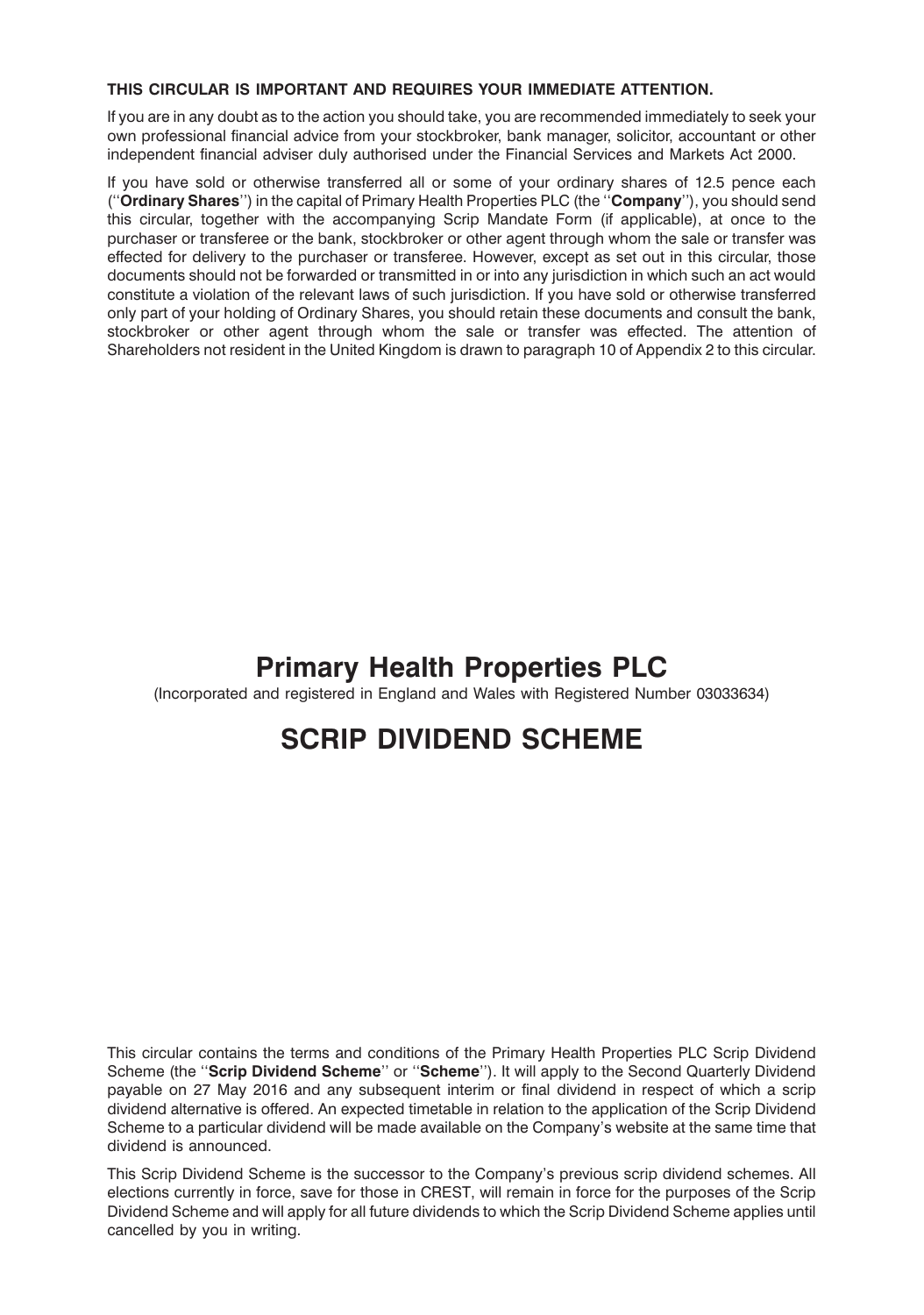#### **PRIMARY HEALTH PROPERTIES PLC**

Incorporated and registered in England and Wales with Registered Number 03033634 Registered Office: 5th Floor, Greener House, 66-68 Haymarket, London SW1Y 4RF

#### **Directors**

Alun Jones (Non-executive Chairman) Steven Owen (Non-executive Director, Senior Independent Director) Harry Hyman (Managing Director) Mark Creedy (Non-executive Director) Phil Holland (Finance Director) Dr Ian Rutter (Non-executive Director) Geraldine Kennell (Non-executive Director) Nick Wiles (Non-executive Director)

15 April 2016

#### To Shareholders

On 31 March 2016 the Company announced the payment of a second quarterly interim dividend of 1.28125 pence per Ordinary Share (''**Second Quarterly Dividend**''). The Scrip Dividend Scheme offers Shareholders the opportunity to take up New Shares instead of cash in respect of the Second Quarterly Dividend and will also apply to any subsequent interim or final dividend of the Company in respect of which a scrip dividend alternative is offered. The Scheme will be available for a period of three years from 5 April 2016 (the date the resolution granting authority for the Directors to offer a scrip dividend alternative was approved at the 2016 AGM).

Accordingly, the Board is now pleased to offer Shareholders the opportunity to receive the Second Quarterly Dividend and all subsequent interim or final dividends of the Company in respect of which a scrip dividend alternative is offered in New Shares instead of cash.

Scrip dividends are attractive to many Shareholders because they enable Shareholders to increase their holding in the Company in a simple manner without incurring any dealing costs or stamp duty. At the same time, the Company will retain more cash in its business, which would otherwise be paid as a dividend.

The purpose of this circular is to provide Shareholders with details of (a) the Scrip Dividend Scheme and (b) the scrip dividend alternative in relation to the Second Quarterly Dividend, and to explain how Shareholders may elect now, and in the future, to receive New Shares rather than cash dividends.

# **SCRIP DIVIDEND SCHEME**

Going forward, the Company does not intend to send out a circular and Scrip Mandate Form in relation to every dividend announced to which a scrip dividend alternative applies. When future dividends are announced the Company will advise if the Scrip Dividend Scheme applies, together with the relevant details for that dividend.

The details (including the timetable, price and confirmation of whether PID or Non-PID treatment will apply) for each relevant dividend including any to which the Scrip Dividend Scheme applies will be available on the Company's website at www.phpgroup.co.uk, from the documentation provided to Shareholders by the Company in respect of that dividend via a Regulatory Information Service, or by contacting Equiniti on their helpline as indicated in Appendix 2.

Further details of the Scrip Dividend Scheme are set out in Appendix 2. All elections currently in force, save for those in CREST, will remain in force for the purposes of the Scrip Dividend Scheme and will apply for all future dividends to which the Scrip Dividend Scheme applies until cancelled by you in accordance with the terms and conditions of the Scrip Dividend Scheme.

Whether or not you should elect to receive New Shares instead of cash dividends may depend on your own personal tax circumstances. For a UK resident individual Shareholder, receipt of New Shares will currently be treated as income for UK tax purposes. The tax treatment may change during the period for which the Scrip Dividend Scheme is available. The tax treatment for other categories of Shareholders may differ. Further information is set out at Appendix 3 of this circular.

**If you are in any doubt about what course of action to take in relation to the Scrip Dividend Scheme, or if you are resident or otherwise subject to taxation in a jurisdiction outside the United**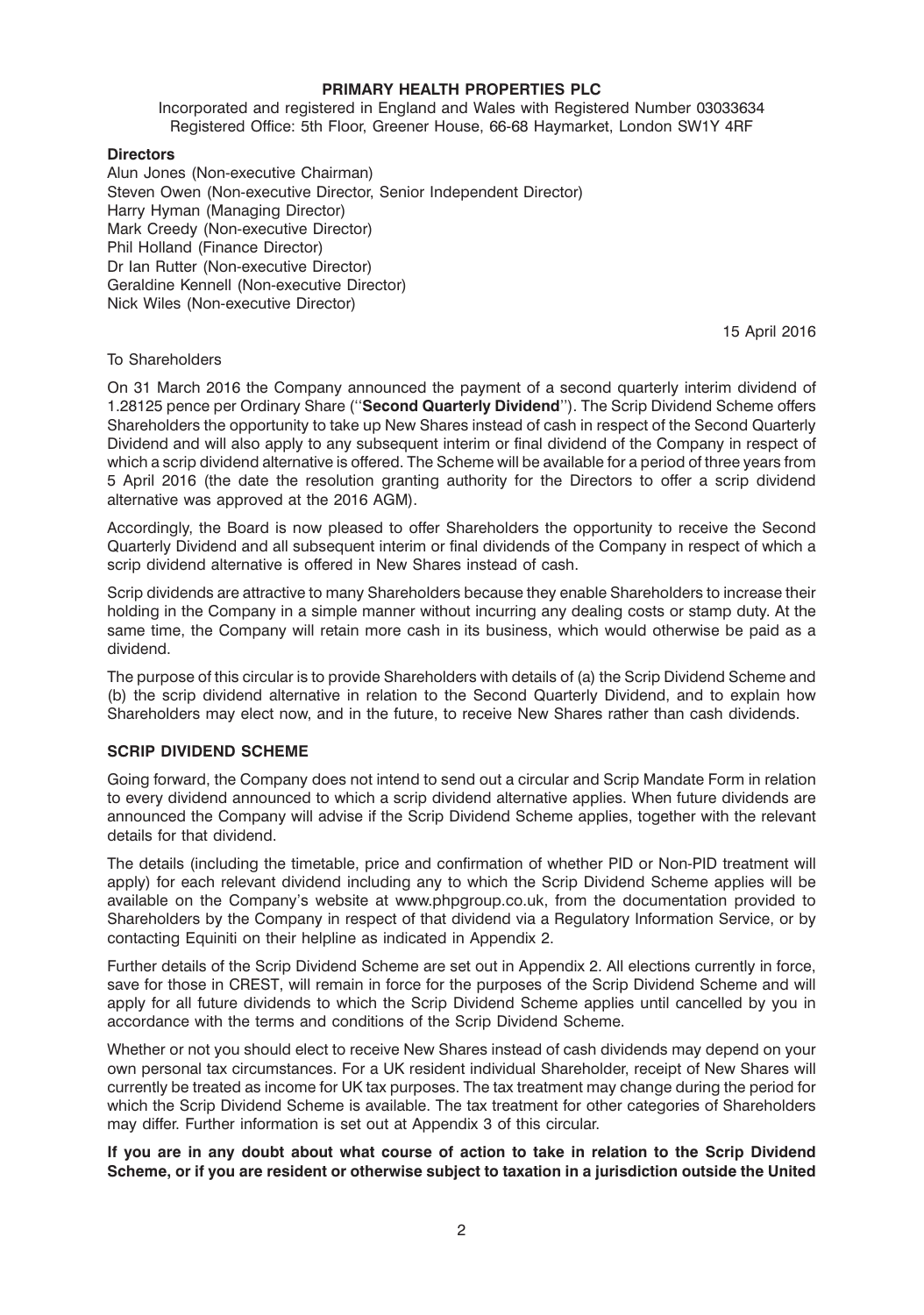#### **Kingdom, you should consult immediately your stockbroker, bank manager, solicitor, accountant or other independent financial adviser.**

The attention of Shareholders not resident in the United Kingdom is drawn to paragraph 10 of the Scrip Dividend Scheme terms and conditions as detailed at Appendix 2 of this circular.

If you complete a Scrip Mandate Form or you have previously completed a Scrip Mandate Form, your election will remain in force (subject to paragraph 13 of the Scrip Dividend Scheme terms and conditions detailed in Appendix 2 of this circular) in respect of your entire holding of Ordinary Shares for all future dividends in respect of which a scrip dividend alternative is offered and the Scrip Dividend Scheme applies until cancelled by you in writing.

Shareholders who have not previously completed a Scrip Mandate Form and who wish to take up the scrip dividend alternative for the Second Quarterly Dividend, and to receive New Shares in connection with all future dividends declared that are subject to the Scrip Dividend Scheme, should sign and return the enclosed Scrip Mandate Form to Equiniti at Aspect House, Spencer Road, Lancing, West Sussex BN99 6DA, if they hold their Ordinary Shares in certificated form, or by submitting a CREST Dividend Election Input Message if they hold their Ordinary Shares in uncertificated form via CREST. A reply-paid envelope is enclosed for your use. Scrip Mandate Forms must be received by Equiniti no later than the date advised by the Company to be eligible for that particular dividend (which is 13 May 2016 in respect of the Second Quarterly Dividend). Scrip Mandate Forms and CREST Dividend Election Input Messages received by Equiniti after that date will be applied in respect of the next dividend declared by the Company whilst the Scheme (or any successor scrip dividend scheme if relevant) is in force.

Shareholders holding Ordinary Shares in certificated form may cancel the Scrip Mandate at any time by writing to Equiniti at the above address. For a cancellation to be effective for a particular dividend, it must be received by no later than the date advised by the Company for receipt of Scrip Mandate Forms when that dividend is announced. If it is received after that date, it will not apply to that dividend but it will apply to all subsequent dividends.

If you wish to receive dividends in cash in the usual way you need take no action and should disregard this circular.

Completion of allotments under the Scrip Dividend Scheme is subject to several conditions, namely the price of an Ordinary Share not falling below a certain level, admission of the New Shares to the Official List of the UKLA and to trading on the London Stock Exchange and the Directors having sufficient authority from Shareholders to offer scrip dividend alternatives. If any of these conditions are not met, the Scrip Dividend Scheme will not apply and dividends will be paid in cash to all Shareholders.

In respect of future allotments under the Scrip Dividend Scheme, applications will be made by the Company for the New Shares to be admitted to the Official List of the UKLA and to trading on the London Stock Exchange's Main Market for Listed Securities. On issue, the New Shares, which may be held in uncertificated form, will rank pari passu with the then existing issued Ordinary Shares in respect of all rights arising on or after the date of issue.

# **SECOND QUARTERLY DIVIDEND**

The Second Quarterly Dividend is payable on 27 May 2016 to Shareholders on the register of members at the close of business on 8 April 2016. No PID is included in the Second Quarterly Dividend.

Shareholders' scrip dividend entitlements in respect of the Second Quarterly Dividend will be determined on the basis of the Second Quarterly Dividend and the price of 101.35 pence per Ordinary Share which is the average of the closing middle market quotations, derived from the Daily Official List of the UKLA for an Ordinary Share on the day on which the Ordinary Shares were first quoted as ex-dividend and the four subsequent dealing days (being 7 to 13 April 2016 inclusive (''**Second Quarterly Dividend Scrip Share Price**'')).

No fraction of a New Share will be allotted and calculations of entitlements to New Shares will be rounded down to the nearest whole New Share. Any residual cash balance will be carried forward to be included in the calculation for the next dividend and no interest will be paid on any residual cash balances.

To protect Shareholders against a fall in the price of an Ordinary Share between the date of this circular and 13 May 2016, being the final date for receipt of validly completed Scrip Mandate Forms and CREST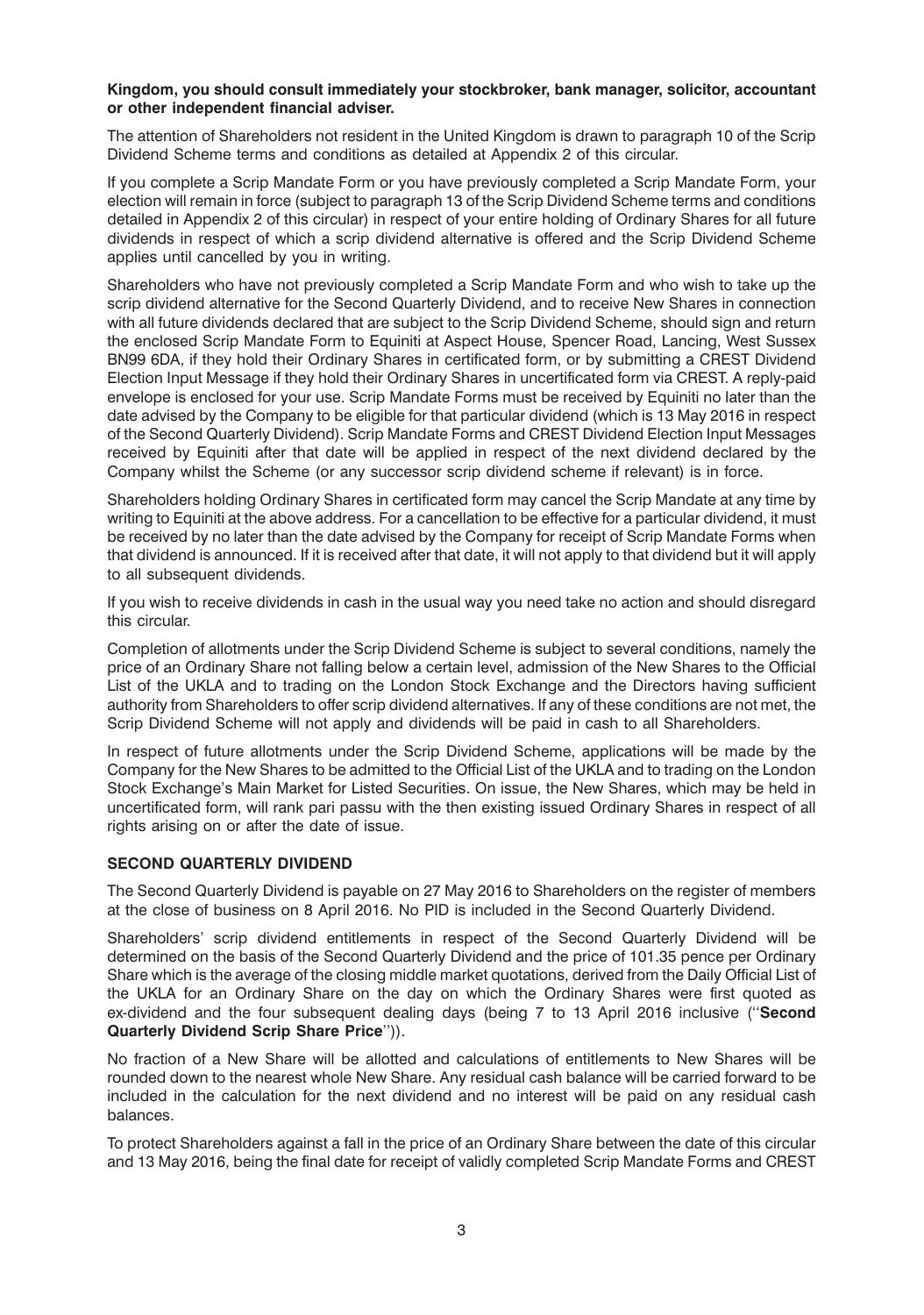Dividend Election Input Messages in respect of the Second Quarterly Dividend (''**Final Receipt Date**''), the scrip dividend alternative will be withdrawn if the middle market quotation of an Ordinary Share, derived from the Daily Official List of the UKLA for the Final Receipt Date, has fallen relative to the Second Quarterly Dividend Scrip Share Price by 10 per cent. or more. In such circumstances, any Scrip Dividend Mandate will be deemed to be void, in respect of the Second Quarterly Dividend only, and a cash dividend will be paid in the usual way. Validly completed and returned Scrip Mandate Forms will continue to be valid in respect of future cash dividends in respect of which the Directors decide to offer a scrip dividend alternative under the Scrip Dividend Scheme. If the price falls after the Final Receipt Date, any Scrip Dividend Mandate will remain in force in respect of the Second Quarterly Dividend.

Allotment of New Shares under the scrip dividend alternative for the Second Quarterly Dividend is subject to the following conditions:

- the price of Ordinary Shares not falling by 10 per cent. or more from the Second Quarterly Dividend Scrip Share Price by the Final Receipt Date;
- admission of the New Shares to the Official List of the UKLA and to trading on the London Stock Exchange's Main Market for Listed Securities; and
- the Directors having the authority to offer scrip dividend alternatives.

If any of these conditions are not met, the scrip dividend alternative for the Second Quarterly Dividend will be cancelled and dividends will be paid in cash to all Shareholders.

If all eligible Shareholders were to decide to receive the Second Quarterly Dividend in cash the total cash dividend payable by the Company would be £5,722,409. If all eligible Shareholders were to elect to receive New Shares instead of cash in respect of their entire holdings, approximately 5,646,185 New Shares would be issued based on the Second Quarterly Dividend Scrip Share Price (ignoring any reduction in respect of fractions), representing approximately 0.95 per cent. of the issued ordinary share capital of the Company as at the date of this circular. As at the date of this circular the Company has 596,627,017 Ordinary Shares of 12.5 pence each in issue.

**If you are in any doubt about what course of action to take or your personal tax position, you should consult an independent financial adviser. You should bear in mind that the price of the Company's shares can go down as well as up.**

Appendix 1 contains the timetable for the scrip dividend alternative in respect of the Second Quarterly Dividend and a glossary for the capitalised terms used in this circular. Further details of the terms and conditions of the Scrip Dividend Scheme can be found in Appendix 2. Appendix 3 contains information relating to taxation.

Yours faithfully,

**Alun Jones** *Chairman*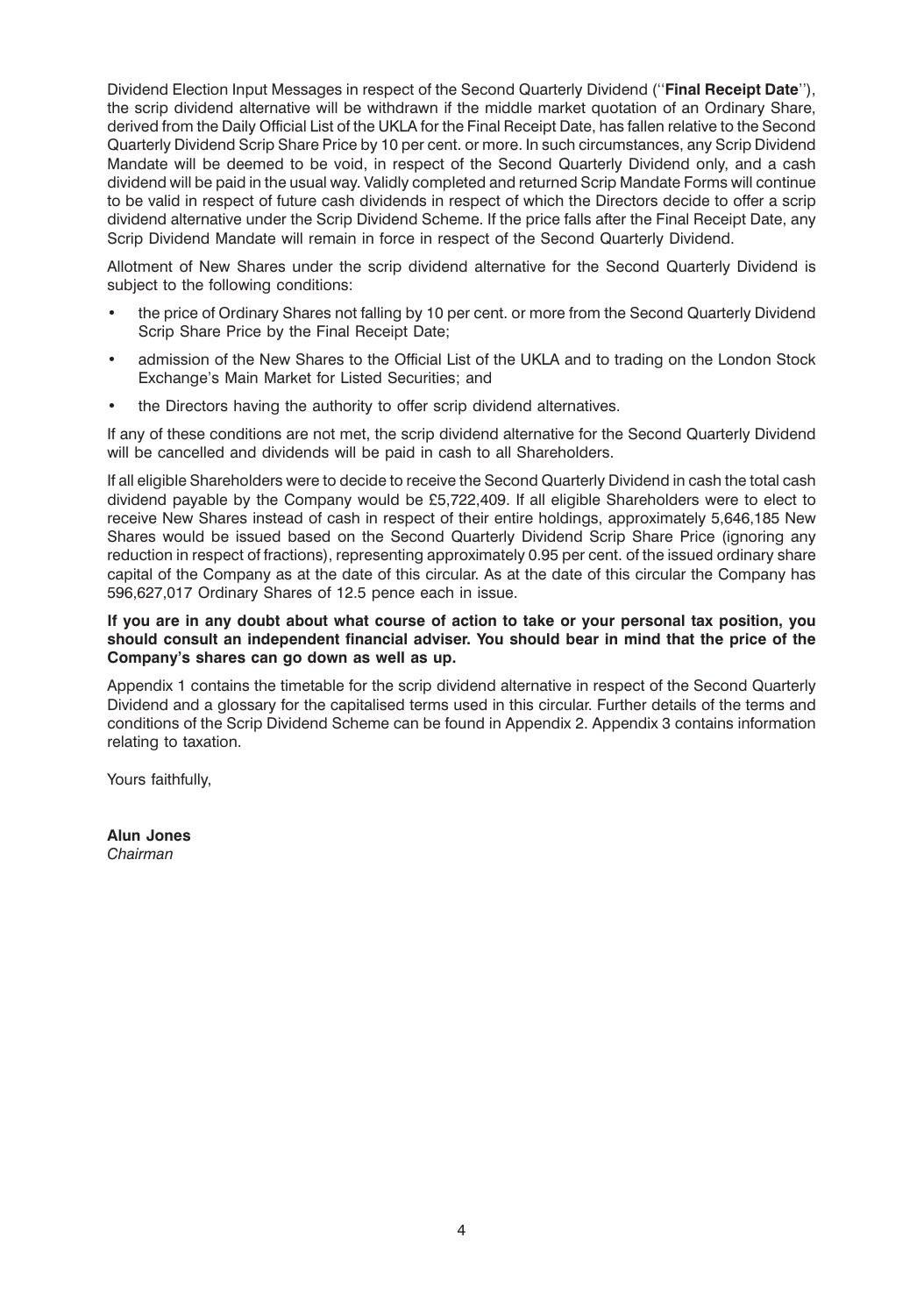# **GLOSSARY**

| "2016 AGM"                             | the annual general meeting of the Company held on 5 April 2016                                                                                                                                                                                                                                                                                                         |
|----------------------------------------|------------------------------------------------------------------------------------------------------------------------------------------------------------------------------------------------------------------------------------------------------------------------------------------------------------------------------------------------------------------------|
| "Cash Equivalent"                      | the amount of the cash dividend forgone by a Shareholder electing<br>to receive New Shares so that, if the difference between the cash<br>dividend forgone and the market value of the New Shares on the first<br>day of dealing on the London Stock Exchange equals or exceeds<br>15 per cent. of that market value, that market value will be the Cash<br>Equivalent |
| "Company"                              | Primary Health Properties PLC                                                                                                                                                                                                                                                                                                                                          |
| "CREST"                                | the relevant system (as defined in the Uncertificated Securities<br>Regulations 2001 (SI/3755)) in respect of which Euroclear UK &<br>Ireland Limited is the operator                                                                                                                                                                                                  |
| "Directors" or the "Board"             | the directors of the Company                                                                                                                                                                                                                                                                                                                                           |
| "Equiniti"                             | the Company's registrars, Equiniti Financial Services Limited and<br>Equiniti Limited (together or separately, as the case may be)                                                                                                                                                                                                                                     |
| "Group"                                | the Company and its subsidiaries from time to time                                                                                                                                                                                                                                                                                                                     |
| "London Stock Exchange"                | London Stock Exchange plc                                                                                                                                                                                                                                                                                                                                              |
| "New Shares"                           | the new Ordinary Shares issued under the Scheme                                                                                                                                                                                                                                                                                                                        |
| "Non-PID"                              | any dividend paid by the Company or a scrip dividend alternative<br>which is not a PID                                                                                                                                                                                                                                                                                 |
| "Ordinary Shares"                      | ordinary shares of 12.5 pence each in the capital of the Company                                                                                                                                                                                                                                                                                                       |
| "PID"                                  | a distribution of the tax-exempt profits or gains from the Group's UK<br>property business (which will in principle be subject to withholding<br>tax)                                                                                                                                                                                                                  |
| "Scrip Dividend Scheme" or<br>"Scheme" | the Company's Scrip Dividend Scheme as comprised under and<br>subject to the terms and conditions contained in this circular as<br>amended from time to time                                                                                                                                                                                                           |
| "Scrip Mandate"                        | the instructions of a Shareholder as set out in a valid Scrip Mandate<br>Form                                                                                                                                                                                                                                                                                          |
| "Scrip Mandate Form"                   | an instruction in a form provided by the Company from a<br>Shareholder to the Directors to allot New Shares under the terms of<br>the Scheme in lieu of a cash dividend to which they may become<br>entitled from time to time                                                                                                                                         |
| "Scrip Share Price"                    | the average of the closing middle market quotation derived from the<br>Daily Official List of the UKLA for an Ordinary Share on the day on<br>which the Ordinary Shares are first quoted as ex-dividend, and the<br>four subsequent dealing days                                                                                                                       |
| "Shareholder"                          | a holder of Ordinary Shares                                                                                                                                                                                                                                                                                                                                            |
| "UK" or "United Kingdom"               | means the United Kingdom of Great Britain and Northern Ireland and<br>its dependent territories                                                                                                                                                                                                                                                                        |
| "UKLA"                                 | the United Kingdom Listing Authority                                                                                                                                                                                                                                                                                                                                   |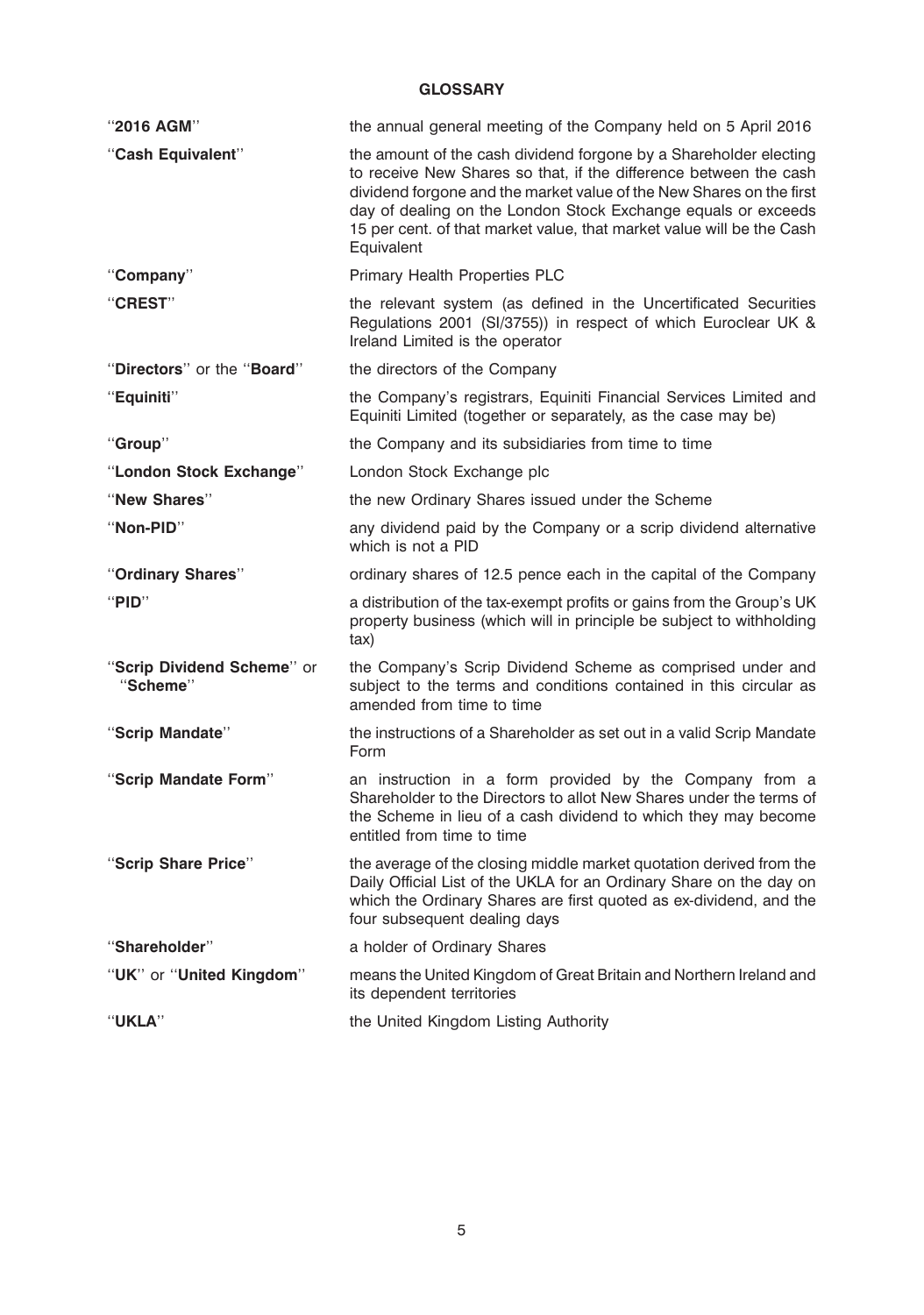# **APPENDIX 1**

| Timetable for the Second Quarterly Dividend                                                             | 2016                   |
|---------------------------------------------------------------------------------------------------------|------------------------|
| Ordinary Shares quoted ex-dividend                                                                      | 7 April                |
| Calculation period for Second Quarterly Dividend Scrip Share Price                                      | 7-13 April (inclusive) |
| Record date for the Second Quarterly Dividend                                                           | 8 April                |
| Second Quarterly Dividend Scrip Share Price announcement date                                           | 14 April               |
| Posting of Scrip Mandate Form                                                                           | 15 April               |
| Latest date for receipt by Equiniti of Scrip Mandate Form and CREST<br>Dividend Election Input Messages | 13 May                 |
| Definitive share certificates and scrip dividend statements posted                                      | 26 May                 |
| Payment of Second Quarterly Dividend, CREST accounts credited, first day<br>of dealings in New Shares   | 27 May                 |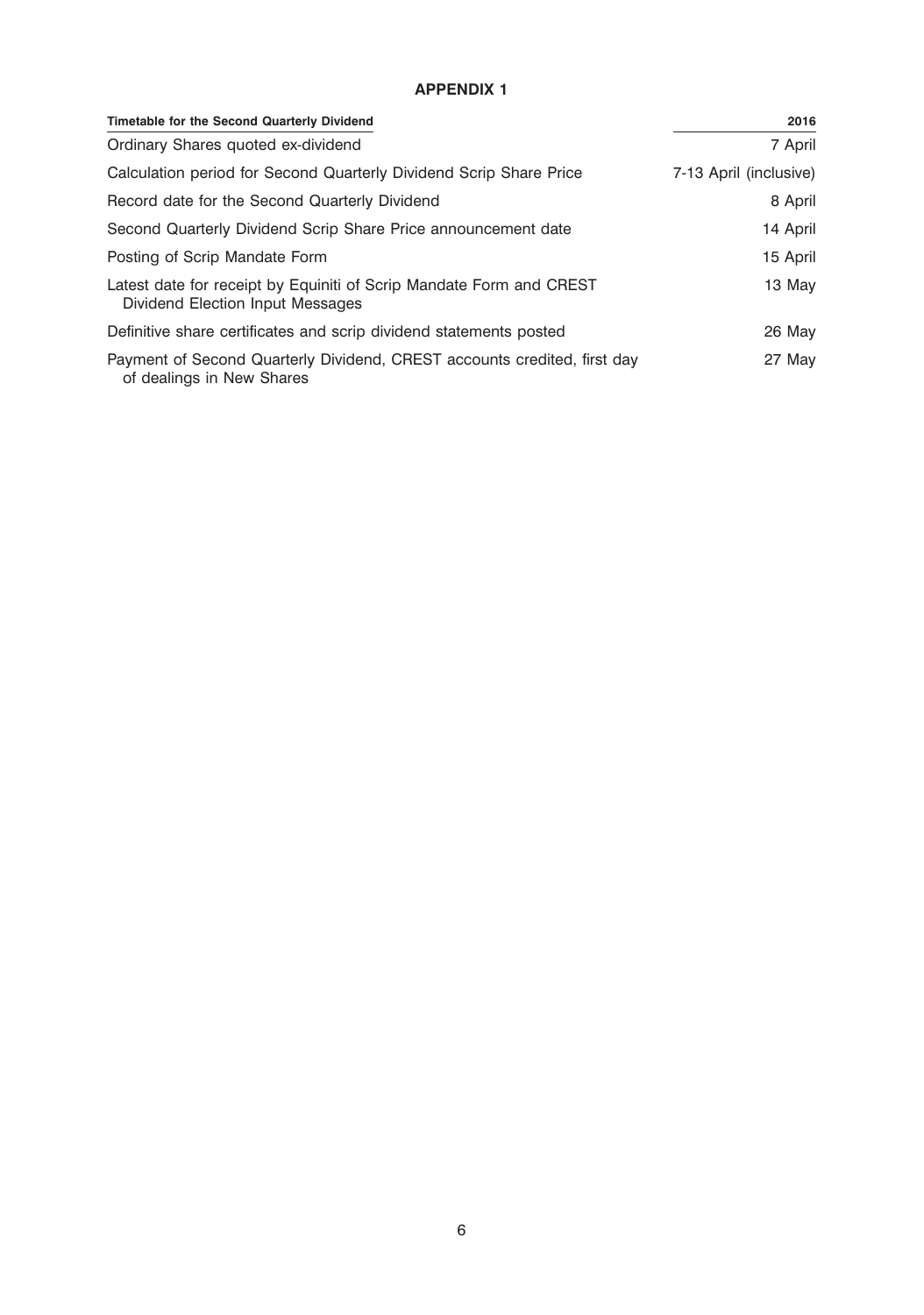# **Scrip Dividend Scheme Terms and Conditions**

## **1. The Scrip Dividend Scheme**

The optional Scrip Dividend Scheme enables you to receive New Shares in Primary Health Properties PLC in respect of any interim or final dividend where a scrip dividend alternative is offered instead of the cash dividend you would otherwise receive. This makes it possible for you to build your shareholding in the Company without going to the market to buy New Shares. You will not incur any dealing costs, stamp duty or stamp duty reserve tax in electing to take a scrip dividend instead of a cash dividend. Please refer to the taxation information in Appendix 3 below.

For your protection, the Directors may (and absent mitigating circumstances intend to) declare your Scrip Mandate void and pay a cash dividend instead, in respect of the relevant dividend only, if the middle market quotation for the Company's Ordinary Shares by the final date for receipt of Scrip Mandate Forms and CREST Dividend Election Input Messages in respect of that relevant dividend falls by 10 per cent. or more from the Scrip Share Price.

At the 2016 AGM the Shareholders authorised the Directors to offer a scrip dividend alternative instead of all or part of any dividend declared or paid in the period up to 5 April 2019.

The continued operation of the Scheme is subject both to renewal of that authority at the appropriate time and to the Directors' subsequent decision to make that scrip dividend alternative offer in respect of dividends declared or paid. If the authority is not renewed at the appropriate time or the Directors decide not to offer a scrip dividend alternative in respect of a particular dividend, the full cash dividend will be paid in the normal way together with any cash balance carried forward. The Scheme may be modified or terminated at any time by the Company without notice to participants individually, although advice of any such action will normally be sent to all Shareholders. In the case of any modification, existing Scrip Mandates will remain valid under the modified scheme unless and until the Company receives a valid revocation of the Scrip Mandate. Should the Scheme be terminated, all Scrip Mandates then in force will be deemed to have been revoked as at the date of such termination and any cash balances carried forward will be paid to Shareholders or carried forward until the next dividend.

## **2. Joining the Scheme**

All Shareholders resident in the UK who have no current election in force can join the Scheme by completing the enclosed Scrip Mandate Form (which may be amended from time to time) in accordance with the instructions thereon and sending it (in the envelope provided) to Equiniti at Aspect House, Spencer Road, Lancing, West Sussex BN99 6DA if they hold their Ordinary Shares in certificated form or by submitting a CREST Dividend Election Input Message if they hold their Ordinary Shares in uncertificated form via CREST. No acknowledgement of receipt of Scrip Mandate Forms will be given. **Shareholders who hold their Ordinary Shares in CREST can only elect to receive dividends in the form of New Shares by submitting an election by CREST input message.** Scrip Mandate Forms and CREST Dividend Election Input Messages must be received by Equiniti by 5.00 p.m. on the date advised by the Company to be eligible for that dividend. Details of the expected timetable in relation to the application of the Scrip Dividend Scheme to a particular dividend (including the dividend payment date, the ex-dividend date and the record date for any dividend) will be available on the Company's website at www.phpgroup.co.uk, from the documentation provided to Shareholders by the Company in respect of that dividend via a Regulatory Information Service, or by contacting Equiniti on their helpline as indicated below.

If you hold your Ordinary Shares in certificated form, your Scrip Dividend Mandate will remain in force in respect of your entire holding of Ordinary Shares for all future dividends in respect of which a scrip dividend alternative is offered and the Scrip Dividend Scheme applies until cancelled by you in writing. Shareholders holding their Ordinary Shares in CREST must elect for each dividend.

Upon execution of a Scrip Mandate Form, either personally or on behalf of the relevant Shareholder, that Shareholder is deemed (in respect of himself, his heirs, successors and assigns) (a) to agree to participate in the Scheme pursuant to these terms and conditions and (b) to authorise the Company or its agent to send to the Shareholder, at the Shareholder's registered address, any definitive share certificate in respect of New Shares allotted.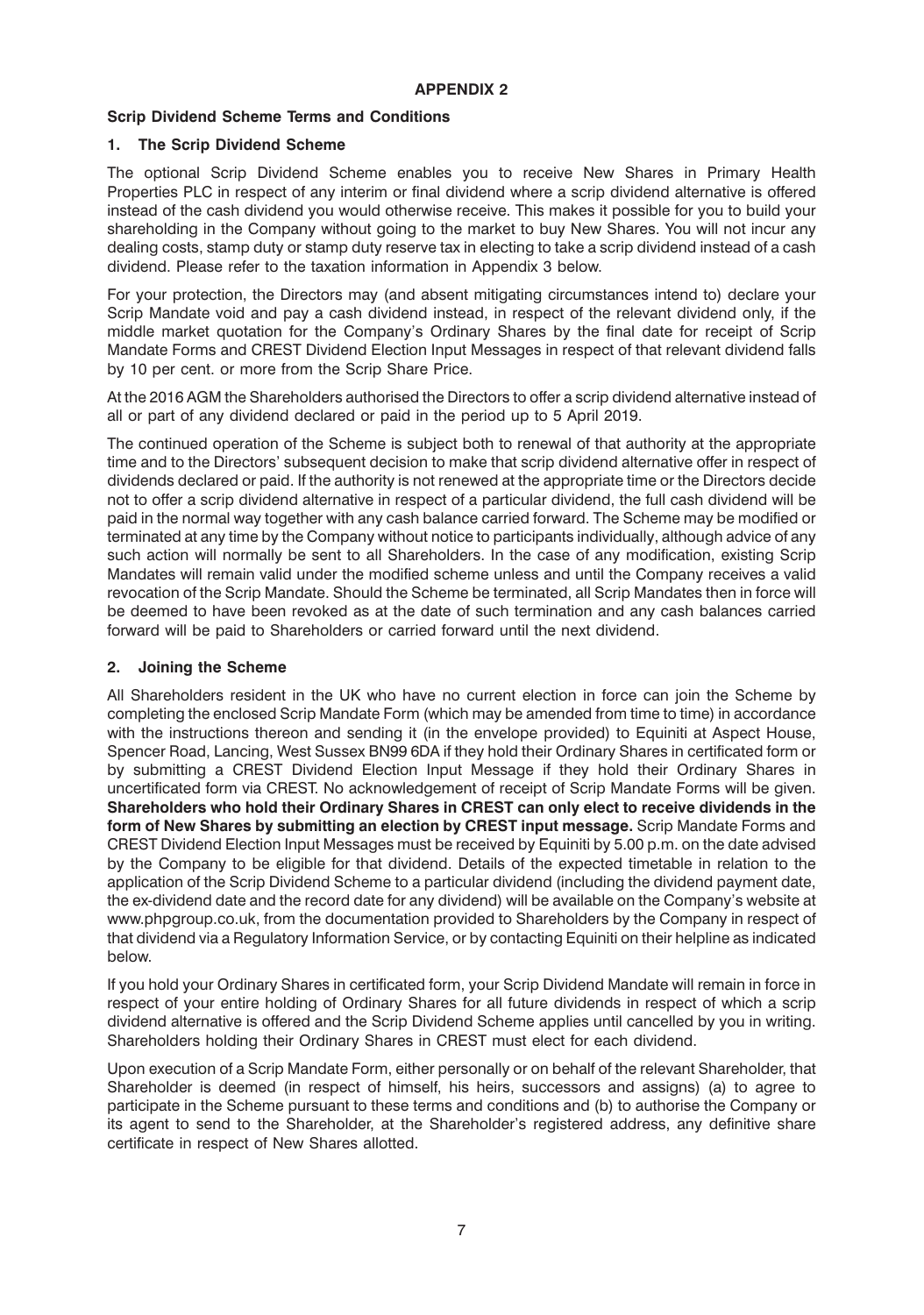Any Scrip Mandate Form sent to an address other than that stated above will not be accepted or considered valid. For details regarding overseas Shareholders please see paragraph 10 below.

## **3. Number of New Shares**

The number of New Shares that Shareholders will receive for each dividend will depend on the amount of the cash dividend, any residual cash balance brought forward from the last scrip dividend, the number of Ordinary Shares held, the Scrip Share Price to be used in calculating Shareholders' entitlements and, for PIDs only, whether withholding tax applies. The Scrip Share Price will be the average of the middle market quotations for the Ordinary Shares on the London Stock Exchange for the five dealing days commencing on the ex-dividend date. The Scrip Share Price will be posted on the Company's website www.phpgroup.co.uk. Absent any requirement to withhold tax, the formula used for calculating the maximum number of New Shares to be received for each dividend is set out below:

(Number of Ordinary Shares held at the dividend record date  $\times$  cash dividend rate) + Any fractional cash entitlement carried forward from last dividend\*

#### Scrip Share Price

No fractional entitlements will be available for inclusion in respect of the first dividend for which you participate in the Scheme.

Where a dividend is a PID however, the number of New Shares received will be reduced if withholding tax applies. An example of this is shown in paragraph (B) below.

Once the New Shares have been issued, a statement, along with a new share certificate, showing the number of New Shares allotted, the Scrip Share Price and the Cash Equivalent of the New Shares and any applicable withholding tax for tax purposes, will be sent to Shareholders.

## **(A) Worked example of a scrip dividend alternative for a Non-PID**

## **Assuming a relevant dividend with a cash value of 5.1 pence per Ordinary Share, a shareholding of 1,000 Ordinary Shares and a Scrip Share Price of £1.00**

aggregate value of cash dividend: 1,000  $\times$  5.1 pence = £51.00

This amount of £51.00 is the maximum amount available.

- **number of New Shares under the scrip dividend alternative: £51.00 £1.00 = 51 New Shares**
- value of New Shares at the Scrip Share Price:  $51 \times £1.00 = £51.00$

Deducting this from the amount of the cash dividend (£51.00) leaves no cash balance to be carried forward to the next relevant dividend.

# **(B) Worked example of a scrip dividend alternative for a PID**

Subject to certain exceptions, the Company is required to withhold tax at source (at 20 per cent.) from its PIDs, whether paid in cash or in the form of New Shares pursuant to a scrip dividend alternative (see Appendix 3 of this circular for further details about the withholding tax). The Company will satisfy its obligation to withhold tax at source from a PID that is paid in the form of New Shares by not issuing the full number of New Shares to which a Shareholder would otherwise be entitled in respect of that PID and accounting to HM Revenue & Customs for withholding tax on the Cash Equivalent of the PID.

Where withholding tax applies, the formula used to calculate a Shareholder's entitlement to New Shares is therefore modified so that the number of New Shares issued is calculated by reference to 80 per cent. of the aggregate value of cash dividend forgone instead of the whole amount, together with any cash balance arising from a previous PID. If the withholding tax rate changes from 20 per cent., the 80 per cent. figure will be adjusted accordingly.

#### **Assuming a relevant dividend with a cash value of 5.1 pence per Ordinary Share, a withholding tax of 20 per cent, a shareholding of 1,000 Ordinary Shares and a Scrip Share Price of £1.00**

- aggregate value of cash dividend:  $1,000 \times 5.1$  pence = £51.00
- number of New Shares under the scrip dividend alternative: £51.00  $\times$  80 per cent. **(£40.80) £1.00 = 40.8, rounded down to 40 New Shares**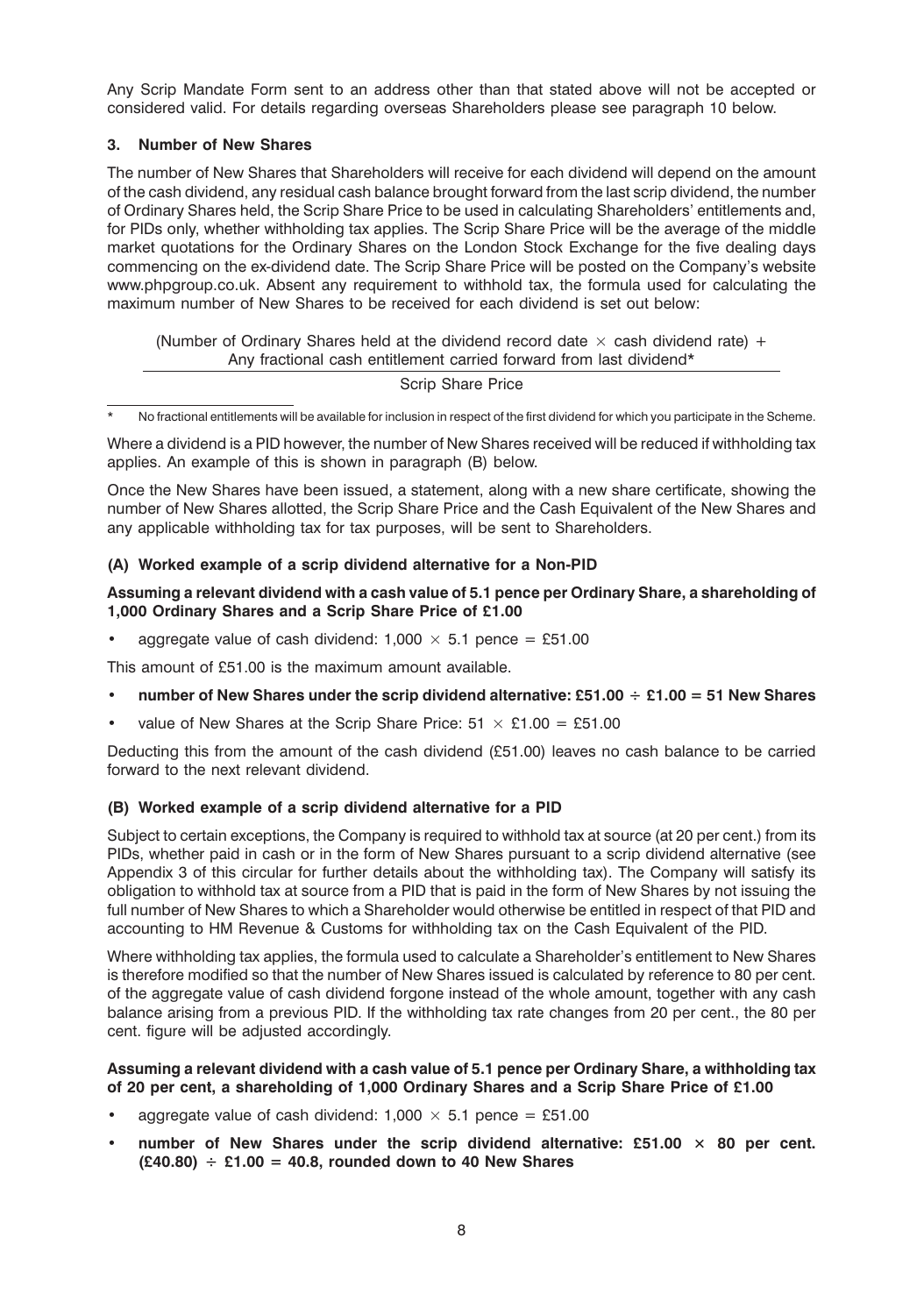value of New Shares at the Scrip Share Price:  $40 \times \text{\pounds}1.00 = \text{\pounds}40.00$ 

Deducting this from £40.80 (being £51.00 less withholding tax at 20 per cent.) leaves a cash balance of 80 pence which would be carried forward to the next relevant dividend.

## **Fluctuation in market value of Ordinary Shares and amount of withholding tax**

The market value of the New Shares at the time of issue may differ from the Scrip Share Price, and accordingly the market value of those additional New Shares that would have been issued to the Shareholder absent any withholding tax requirement may not equate to the actual amount of withholding tax that the Company is required to account for to HM Revenue & Customs and in respect of which the Shareholder may be entitled to credit. No additional payment will be made to, or sought from, a Shareholder in respect of any such difference.

*Note: The examples above assume no cash balance has been brought forward in respect of a previous relevant dividend.*

## **4. Fractions and cash balances**

No fraction of a New Share will be allotted and calculations of entitlements to New Shares will always be rounded down to the nearest whole New Share. Any residual cash balance will be carried forward to be included in the calculation for the next dividend. No interest will be paid on any residual cash balances.

## **5. Future dividends**

Once a Shareholder has returned a valid Scrip Mandate Form this will apply for all successive dividends unless and until it is cancelled in writing by the Shareholder. Shareholders holding their Ordinary Shares in CREST must elect for each dividend using a CREST Dividend Election Input Message. The Scheme is always subject to the Directors' decision to offer a scrip dividend alternative. The Directors may decide not to offer a scrip dividend alternative in respect of any future dividend.

All New Shares issued under the Scheme will automatically increase a Shareholder's shareholding on which the next entitlement to a scrip dividend will be calculated. Where the cash dividend is insufficient to acquire New Shares, funds representing Shareholders' fractional cash entitlement will be accumulated for their benefit. These funds will be added to the cash amount of any subsequent relevant dividends (in respect of which a scrip dividend alternative is offered) and applied in calculating Shareholders' entitlements under those dividends.

If you withdraw from the Scheme or sell or transfer your entire holding of Ordinary Shares or if the Company terminates the Scheme any cash balance of less than £5 will be paid to a charity of the Company's choice.

# **6. Listing and ranking of the New Shares**

Application will be made to the London Stock Exchange and the UKLA for admission of the New Shares to trading and to the Official List of the UKLA. The New Shares will be credited as fully paid and will rank equally in all respects with the existing Ordinary Shares (including the same voting rights). If for any reason the New Shares are not admitted to listing or trading the Company will pay the relevant dividend in cash in the usual way as soon as practicable.

# **7. Share certificates and dealings in the New Shares**

Subject to the New Shares being admitted to the Official List of the UKLA and to trading on the London Stock Exchange, your new share certificate will be posted to you, at your own risk, on or about the same date as dividend warrants are posted to Shareholders who are taking the dividends in cash (see the Company's website www.phpgroup.co.uk for the expected dates in respect of each relevant dividend). CREST holders will have their member accounts credited directly with the New Shares on the dividend payment date or as soon as practicable thereafter. Shareholders electing for a scrip dividend will, in addition, receive a statement showing the number of New Shares allotted, the Scrip Share Price and the Cash Equivalent of the New Shares and any applicable withholding tax for tax purposes. Dealings in the New Shares are expected to begin on the relevant dividend payment date.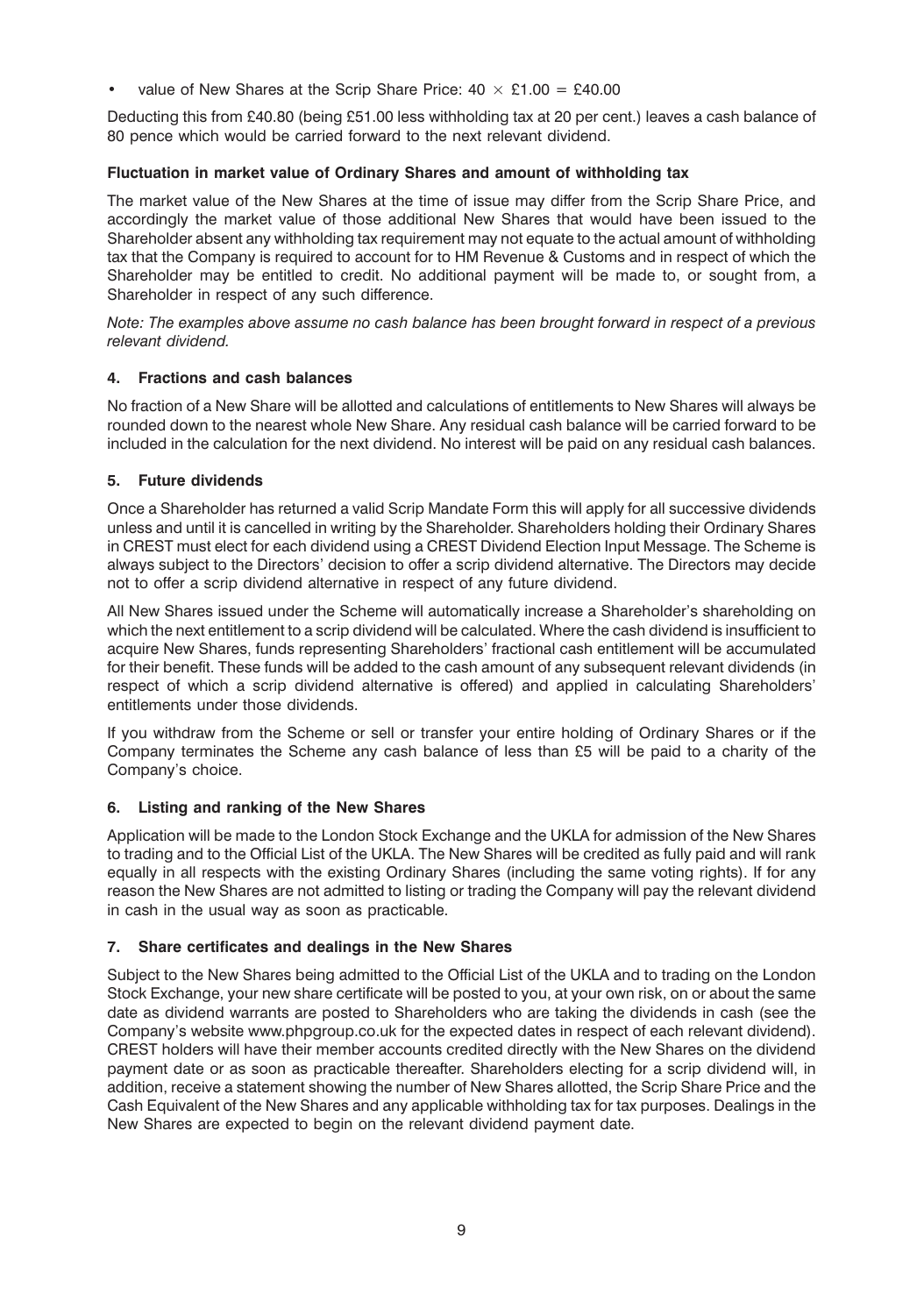# **8. Multiple and joint shareholdings**

If a Shareholder's Ordinary Shares are registered in more than one holding, then unless such multiple shareholdings are consolidated before the date for final receipt of the Scrip Mandate Forms they will be treated as separate. As a result, separate Scrip Mandate Forms will need to be completed for each holding if Shareholders wish to receive New Shares under the Scheme in respect of each holding.

In respect of shareholdings held in joint names all joint Shareholders must sign the Scrip Mandate Form.

# **9. Partial elections**

Scrip Mandate Forms will only be accepted in relation to the whole shareholding. The Directors may, at their discretion, allow a Shareholder to take up a lesser number of New Shares where they are acting on behalf of more than one beneficial holder that is, through a nominee shareholding held in CREST. The CREST Dividend Election Input Message submitted to CREST must contain the number of Ordinary Shares for which the election is being made. Such Scrip Mandate must be renewed for each dividend. A cash dividend will be paid on any remaining Ordinary Shares not included in the CREST Dividend Election Input Message.

# **10. Overseas Shareholders**

Shareholders who are resident outside the UK may treat this circular as an invitation to receive New Shares unless such an invitation could not lawfully be made to such Shareholders without compliance with any registration or other legal or regulatory requirements. It is the responsibility of any person resident outside the UK wishing to elect to receive New Shares under the Scheme to be satisfied that such a decision can validly be made without any further obligation on the part of the Company, and to be satisfied as to full observance of the laws of the relevant territory, including obtaining any governmental, regulatory or other consents which may be required and observing any other formalities in such territories and any resale restrictions which may apply to the New Shares. Unless this condition is satisfied, such Shareholders may not participate in the Scheme or sign a Scrip Mandate Form (or where applicable make an election through CREST).

By completing and returning a Scrip Mandate Form or making an election through CREST, each Shareholder will confirm that they are not resident in any jurisdiction that would require the Company to comply with any registration or other legal or regulatory requirements arising out of this election or holding any Ordinary Shares as nominee(s) or transferee(s) for any beneficial holder who is so resident.

# **11. Recent sale or purchase of Ordinary Shares**

If Shareholders have sold some of their Ordinary Shares before a dividend record date, the Scrip Dividend Scheme will apply in respect of the remainder of such Shareholders' Ordinary Shares. If Shareholders have bought any additional Ordinary Shares after a dividend record date, the additional Ordinary Shares will not be eligible for the next dividend, but will be eligible for future dividends, without the need to complete a further Scrip Mandate Form in respect of the additional Ordinary Shares.

# **12. Cancellation of Scrip Mandate**

Shareholders may cancel their Scrip Mandate at any time. Notice of cancellation must be given in writing to Equiniti and received by Equiniti by no later than the date advised by the Company for receipt of Scrip Mandate Forms when a dividend is announced. CREST Shareholders can only cancel their Scrip Mandates through the CREST system. A notice of cancellation will take effect on its receipt and processed by Equiniti in respect of all dividends payable after the date of receipt of such notice. If a notice of cancellation is received after the date advised by the Company, the Shareholder will receive New Shares under the Scheme for that dividend and the cancellation will take effect for subsequent dividends. A Shareholder's Scrip Mandate will be deemed to be cancelled if such Shareholder sells or otherwise transfers their Ordinary Shares to another person but only with effect from the registration of the relevant transfer. If you hold your Ordinary Shares in certificated form and you sell or transfer your entire shareholding before the last date for the lodging of the Scrip Mandate Form for a particular dividend, you will be withdrawn from the Scrip Dividend Scheme for that and any subsequent dividend.

A Shareholder's Scrip Mandate will also terminate immediately on receipt of notice of such Shareholder's death. However, if a joint Shareholder dies, the Scrip Mandate will continue in favour of the surviving joint Shareholder(s) (unless and until cancelled by the surviving joint Shareholder(s)). Any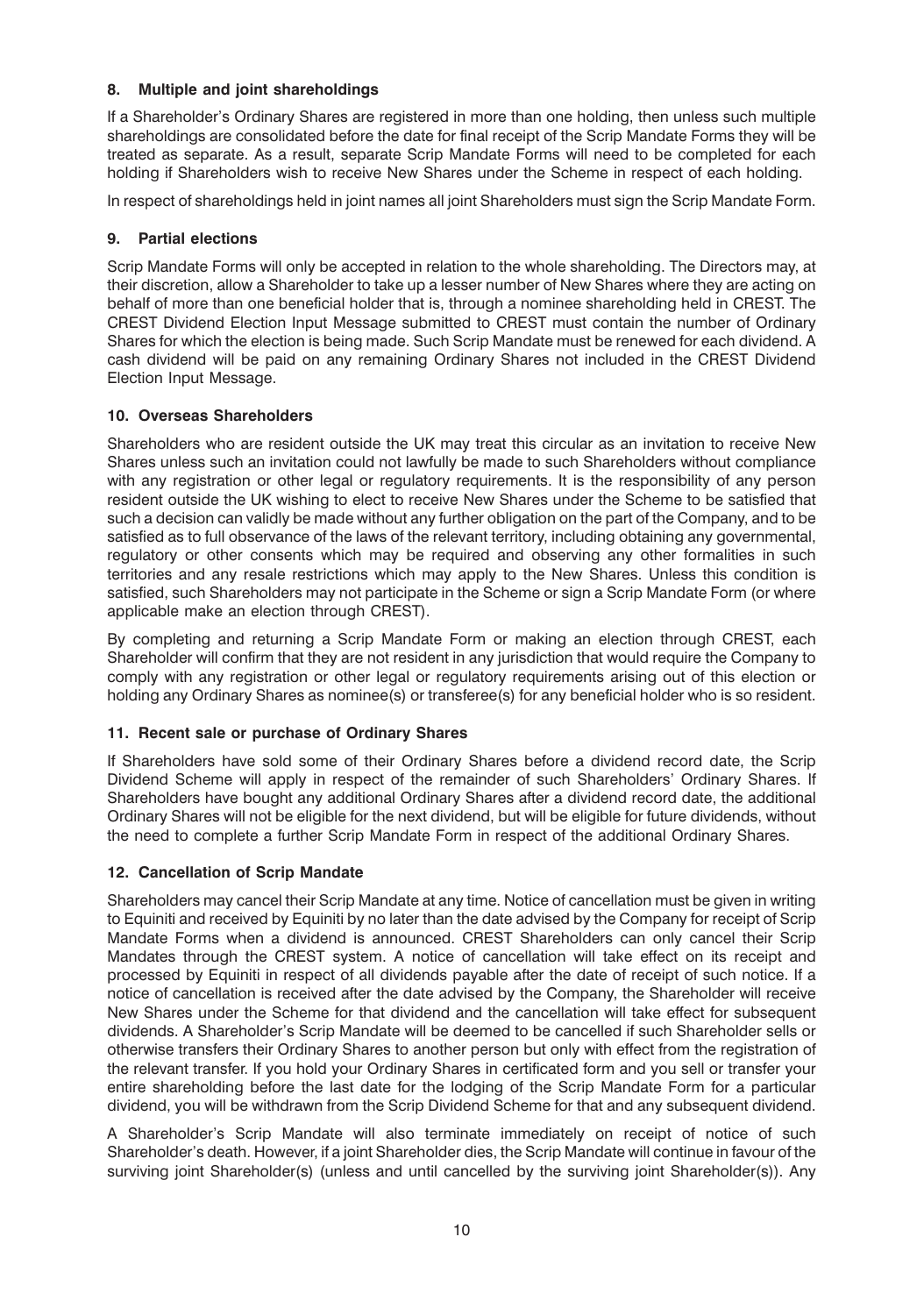residual amounts over £5 standing to the credit of a Shareholder will be paid to such Shareholder in cash (by cheque) on or as soon as practicable after the cancellation. Where such residual amount is under £5, such sums will be paid to a charity of the Company's choice.

Any notice sent to an address other than that stated in paragraph 2 above will not be accepted or considered valid.

## **13. Changes to or cancellation of the Scheme**

The Directors may at any time, at their discretion and without notice to Shareholders, modify, suspend, terminate or cancel the Scheme. In the case of any modification, existing Scrip Mandates (unless otherwise specified by the Directors) will be deemed to remain valid under the modified arrangements unless and until Equiniti receives a cancellation in writing from such Shareholders pursuant to paragraph 12 above. If the Scheme is terminated or cancelled by the Directors, all Scrip Mandates then in force will be deemed to have been cancelled as at the date of such termination or cancellation.

The operation of the Scrip Dividend Scheme is always subject to the Directors' decision to make an offer of New Shares in respect of any particular dividend. The Directors may also determine whether any scrip dividend alternative will be in PID or Non-PID form including whether it should be treated as a Non-PID in circumstances where the cash dividend is a PID, and vice versa. The Directors also have the power, after such an offer is made, to revoke the offer generally at any time prior to the allotment of New Shares under the Scheme. If the Directors revoke an offer (or otherwise suspend, terminate or cancel the Scheme), Shareholders will receive their dividend in cash on or as soon as reasonably practicable after the dividend payment date.

## **14. Taxation**

The tax consequences of electing to receive New Shares in place of a cash dividend will depend on your individual circumstances. If you are not sure how you will be affected from a tax perspective, you should consult your solicitor, accountant or other professional adviser before taking any action. UK resident trustees, corporates, pension funds and other Shareholders, including overseas Shareholders, are advised to contact their professional advisers regarding their own tax circumstances before taking any action in relation to the Scheme.

#### **15. Governing law**

The Scheme is subject to the Company's articles of association and these terms and conditions, as amended from time to time, and is governed by, and its terms and conditions are to be construed in accordance with, English law. By electing to receive New Shares the relevant Shareholder agrees to submit to the exclusive jurisdiction of the English courts in relation to the Scheme.

# **Contacts**

For general enquiries about the Scheme please contact Equiniti on 0371 384 2268. Lines are open 9.00 a.m. to 5.00 p.m. Monday to Friday (except UK public holidays). Calls to the helpline from outside the UK will be charged at applicable international rates. Calls may be recorded and randomly monitored for security and training purposes. The helpline cannot provide advice on the merits of the Scrip Dividend Scheme nor give any personal financial, legal or tax advice.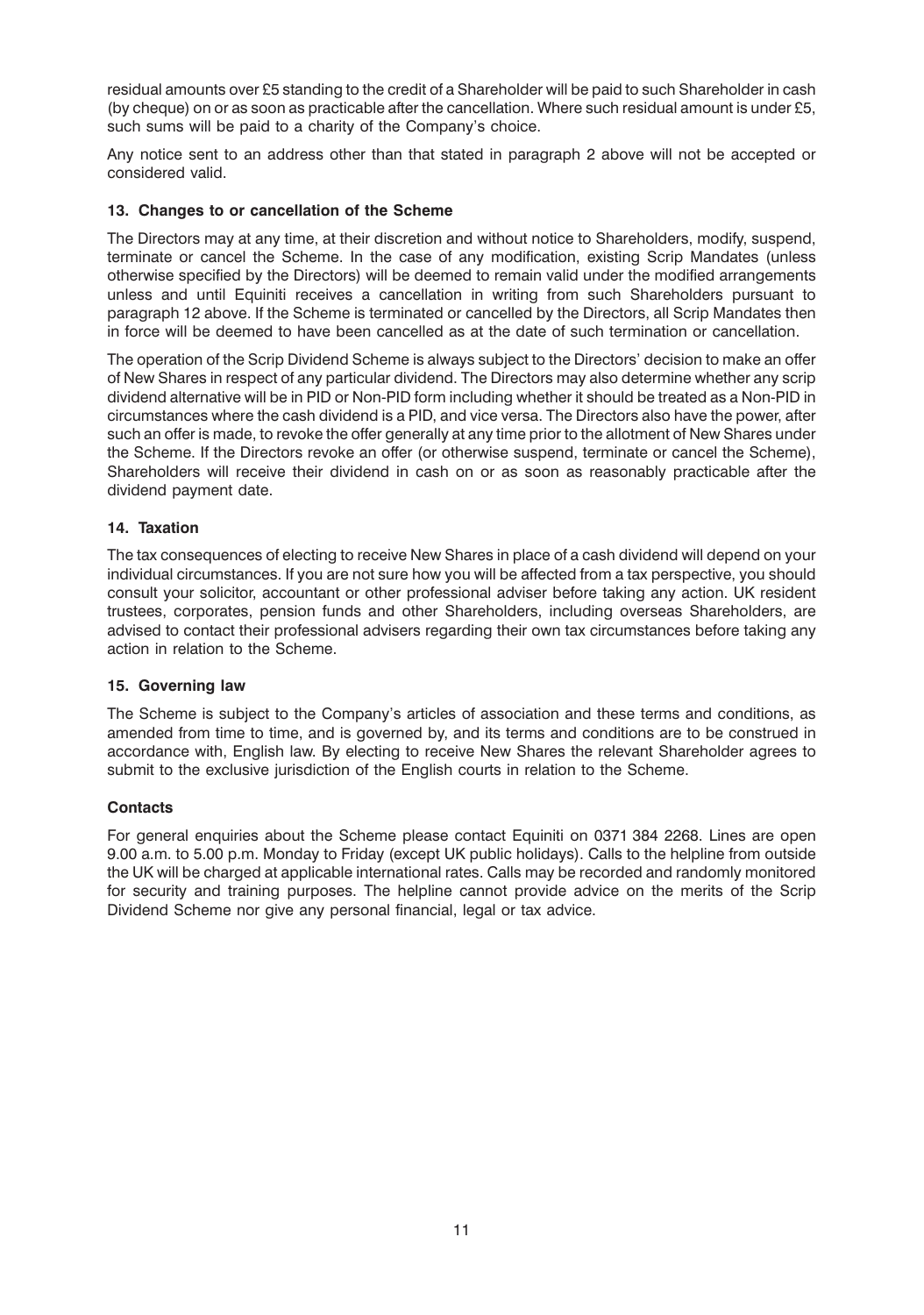# **Taxation**

The precise tax consequences for a Shareholder receiving New Shares in lieu of a cash dividend will depend on the Shareholder's individual personal circumstances. The Directors have been advised that, under UK legislation, the tax consequences for UK tax resident Shareholders electing to receive New Shares are as summarised below.

This summary is based on current law as at 6 April 2016, is not exhaustive and does not deal with the position of any Shareholder not resident in the United Kingdom for tax purposes. Unless expressly stated, it does not anticipate the effect (if any) of any changes in taxation which may be introduced after the date of this circular.

If you are in any doubt as to your position, you are strongly advised to consult your tax adviser before taking any action.

# **Dividends paid by REITs—PID/Non-PID**

The Company is a Real Estate Investment Trust (''**REIT**''). As a result it does not pay UK direct taxes on income profits and capital gains from its property rental business (''**Tax Exempt Business**''), provided certain conditions are satisfied. Instead, the Company is required to distribute to Shareholders at least 90 per cent. of the income profits of the Tax-Exempt Business (as determined by the legislation) arising each accounting period. This obligation is fulfilled by way of a PID, which can be distributed in cash or as New Shares and (with some exceptions) will in either case be subject to withholding tax.

Corporation tax is payable in the normal way in respect of profit and gains from other parts of the Company's business (the ''**Residual Business**'') and a dividend relating to the Residual Business (as determined by the legislation), or Non-PID, is treated for UK tax purposes as a normal dividend (whether in cash or as New Shares).

The following paragraphs outline the main aspects of the tax treatment of PIDs and Non-PIDs in the hands of a UK tax resident Shareholder.

# **1. Taxation of PIDs**

For the purposes of this section, the value attributed to PIDs is (i) in the case of a PID in the form of New Shares, the Cash Equivalent of the New Shares and (ii) in the case of a PID in the form of cash, the amount of that cash PID, in both cases before any applicable obligation to make a withholding on account of tax.

# (A) **UK resident individuals**

# *Income tax*

PIDs received by individuals will generally be treated as the profit of a single UK property business, irrespective of whether the PID is paid in cash or as New Shares. The PID is, together with any other PIDs from any other UK REITs, treated as a separate UK property business from any other UK property business carried on by the relevant Shareholder. This means that surplus expenses from a Shareholder's different UK property business cannot be off-set against a PID as part of a single calculation of the profits of the Shareholder's UK property business.

The PID will be subject to income tax at the Shareholder's marginal rate (basic rate 20 per cent.; higher rate 40 per cent.; additional rate 45 per cent.) less any personal allowance.

As part of the 2016 Budget, the government announced that the Finance Bill 2017 will contain legislation providing that, from April 2017, UK resident individuals will be entitled to a £1,000 property income allowance (in addition to the usual personal allowance). Where an individual's property income falls below the threshold there will be no requirement to declare the income for tax purposes.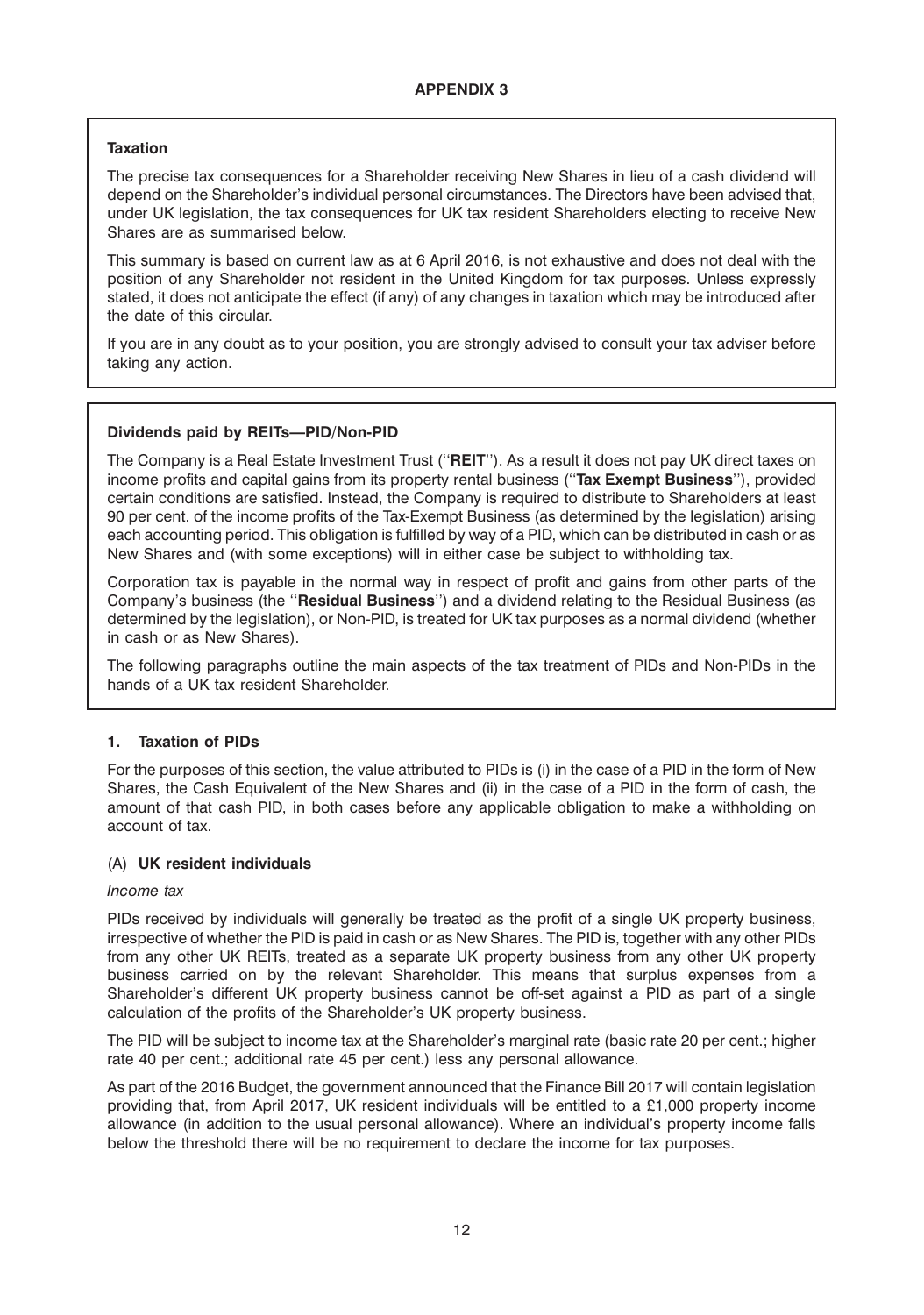## *Capital gains tax*

The receipt of New Shares will not give rise to an immediate charge to capital gains tax (''**CGT**''). Individual Shareholders who receive a PID in the form of New Shares will be treated as having acquired those New Shares for their Cash Equivalent—that will be their base cost.

Higher and additional rate taxpayers are currently subject to CGT at the rate of 20 per cent. and basic rate taxpayers at the rate of 10 per cent. on gains realised. In both cases this is subject to the annual exempt amount (currently £11,100) and any available exemptions, reliefs or losses, including entrepreneurs' relief and investors' relief.

## (B) **UK resident trustees**

## *Income tax*

PIDs received by UK resident trustee Shareholders will generally be treated in the same way as they are treated for UK resident individuals save that the income tax rate for trustees is a flat rate of 45 per cent. for trust income above £1,000. PID income falling within the initial £1,000 band will be taxed at no more than the basic rate (currently 20 per cent.).

## *Capital gains tax*

PIDs received by UK resident trustee Shareholders will generally be subject to the same CGT regime as UK resident individuals save that the CGT rate for trustees is a flat rate of 20 per cent. and the annual exempt amount is £5,550.

# (C) **UK resident companies**

## *Corporation tax (profits)*

PIDs received by Shareholders that are within the charge to corporation tax will generally be treated as the profit of a UK property business, irrespective of whether the PID is paid in cash or as New Shares. The PID is, together with any other PIDs from any other UK REITs, treated as a separate UK property business from any other UK property business carried on by the Shareholder. This means that surplus expenses from a Shareholder's different UK property business cannot be off-set against a PID as part of a single calculation of the profits of the Shareholder's UK property business.

# *Corporation tax (chargeable gains)*

Shareholders that are within the charge to corporation tax receiving a PID in the form of New Shares will be treated as having acquired those New Shares for their Cash Equivalent. The corporation tax regime will apply in the normal way to subsequent disposals.

# (D) **Charities, individual savings accounts, pensions and other UK resident gross funds**

PIDs paid in respect of Ordinary Shares held in an exempt fund (such as pension funds and charities) or individual savings accounts are not subject to tax. If any tax is withheld at source it may be reclaimed from HM Revenue & Customs.

# (E) **Withholding tax**

#### *General*

Subject to certain exceptions outlined below, the Company is required to withhold tax at source from PIDs at the basic rate of income tax (currently 20 per cent.), irrespective of whether the PID is paid in cash or as New Shares. In the case of a PID paid in cash, the Company will provide Shareholders with a certificate setting out the gross amount of the PID, the amount of tax withheld, and the net amount of the PID. In the case of a PID paid as New Shares, the Company will provide Shareholders with a scrip statement showing details of the New Shares issued.

For a worked example of the operation of the withholding tax in the case of a PID paid as New Shares, please see paragraph 3(B) in Appendix 2.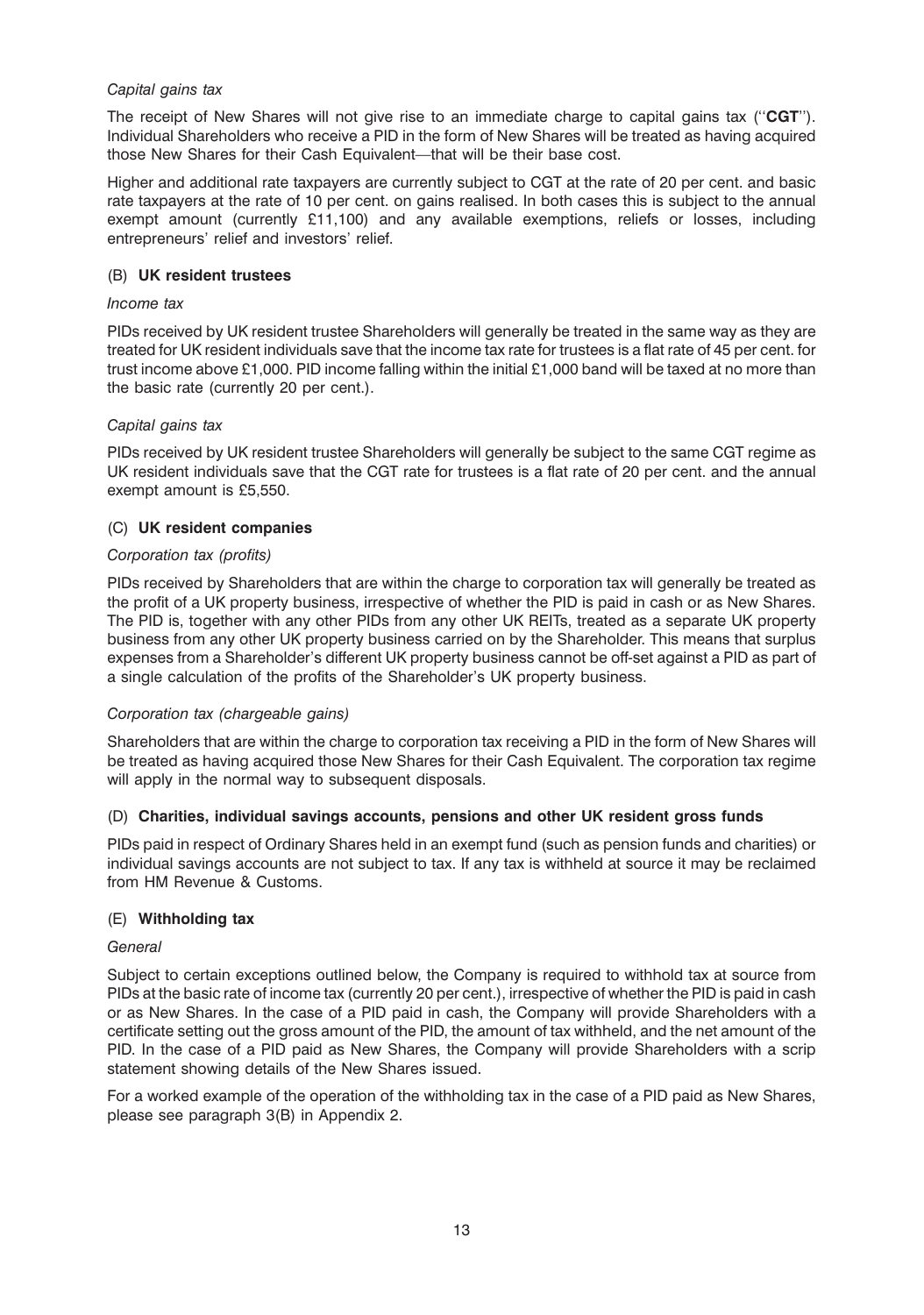## *UK individual and trustee shareholders*

When tax has been withheld at source, individual and trustee Shareholders may, depending upon their particular circumstances, be liable to further tax at their applicable marginal rate, or may be entitled to claim repayment of some or all of the tax withheld.

## *UK company shareholders*

In the exceptional event that tax is withheld at source on a PID paid to a Shareholder within the charge to corporation tax, the tax withheld can be offset against such Shareholder's liability to corporation tax in the accounting period in which the PID is received.

## *Charities, individual savings accounts, pensions and other UK resident gross funds*

In the exceptional event that tax is withheld at source on a PID paid to a Shareholder whose Ordinary Shares are held in an exempt fund (such as pension funds and charities) or individual savings accounts, the tax withheld may be reclaimed from HM Revenue & Customs.

## *Exceptions*

The Company is not required to withhold income tax at source from a PID if it reasonably believes that (i) the person beneficially entitled to the PID is a company (other than an authorised investment fund which is a ''tax elected fund'') resident for tax purposes in the UK (or resident outside the UK but required to bring the PID into account in computing the taxable profits of a permanent establishment in the UK) or is a charity, local authority or specified government body; (ii) the PID is paid to the scheme administrator of a registered pension scheme, the sub-scheme administrator of certain pension sub-schemes, or the account manager of an Individual Savings Account (ISA), and will be applied for the purposes of the relevant scheme, sub-scheme or account; or (iii) the body beneficially entitled to the PID is a partnership, each member of which falls within one of the foregoing exceptions.

In order to receive PIDs free of withholding tax, Shareholders that fall within one of the exceptions above should submit a valid ''Declaration of Eligibility'' (copies of which are available on request from Equiniti). The relevant form must be lodged with Equiniti no later than the record date for the relevant dividend. Shareholders should note that the Company may seek recovery from Shareholders if the statements made in their claim form are incorrect and the Company suffers tax as a result.

# **2. Taxation of non-PIDs**

# (A) **UK resident individuals**

#### *Income tax*

Individuals who elect to receive a Non-PID in the form of New Shares will be treated as having received the Cash Equivalent.

The Finance Bill 2016 provides (and the subsequent Finance Act 2016 is expected to provide) that from 6 April 2016 the first £5,000 of a taxpayer's dividend income will be exempt from income tax, but will not reduce total taxable income. As a result, dividends within the allowance will count as taxable income when determining how much of the basic rate band or higher rate band has been used.

The amount an individual is treated as having received that is in excess of the tax-free allowance will be taxed at 7.5 per cent. where it falls within an individual's basic rate band, 32.5 per cent. where it falls within an individual's higher rate band and 38.1 per cent. where it is taxed as additional rate income.

#### *Capital gains tax*

The receipt of New Shares will not give rise to an immediate charge to CGT. For the purpose of computing an individual's CGT liability upon a future sale of the New Shares, the Cash Equivalent will be treated by HM Revenue & Customs as the base cost in the New Shares.

Higher and additional rate taxpayers are subject to CGT at the rate of 20 per cent. and basic rate payers at the rate of 10 per cent. on gains realised. In both cases this is subject to any available exemptions, reliefs or losses, including entrepreneurs' relief and investors' relief.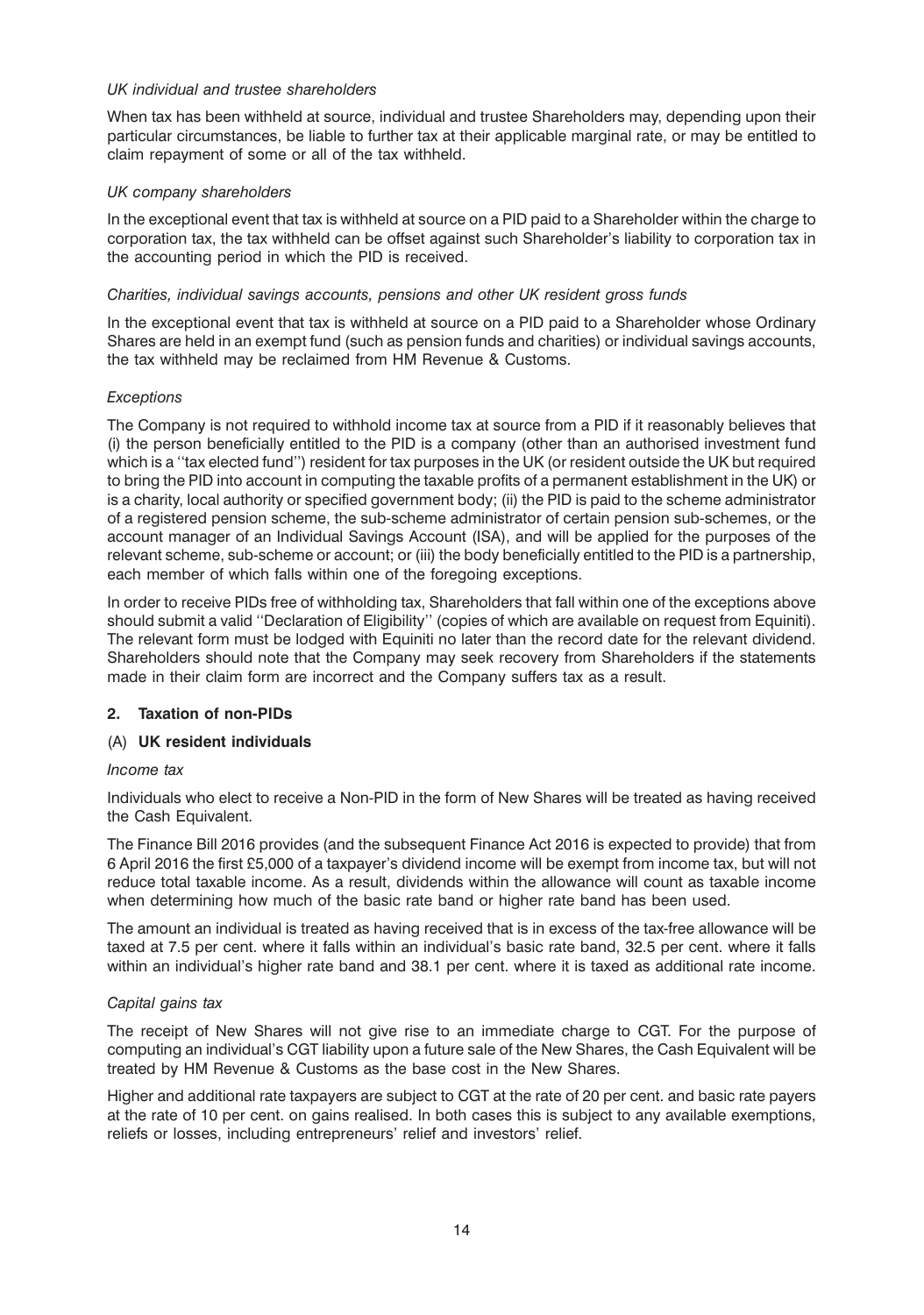## (B) **UK resident trustees**

Trustees of a trust who elect to receive a Non-PID in the form of New Shares will be treated as having received the Cash Equivalent.

The amount the trustee is treated as having received will be liable to income tax at the current dividend trust rate of 38.1 per cent.

The above rate of 38.1 per cent. applies to trust income above £1,000. Income falling within the initial £1,000 band will be taxed at no more than the dividend ordinary rate for trusts (currently 7.5 per cent.).

Where New Shares are received instead of a cash dividend, the Cash Equivalent will be treated as the consideration given for the New Shares for CGT purposes.

# (C) **UK resident companies**

#### *Corporation tax (profits)*

For a UK resident corporate Shareholder, corporation tax will not be chargeable on the receipt of a Non-PID irrespective of whether it is paid as New Shares or a cash dividend.

#### *Corporation tax (chargeable gains)*

Non-PID New Shares received by Shareholders within the charge to corporation tax are treated as acquired when the existing Ordinary Shares were acquired. The calculation of any chargeable gains on a disposal of a UK resident company's shareholding will, therefore, be made by reference to the base cost of the original shareholding only.

#### (D) **Charities, individual savings accounts, pensions and other UK resident gross funds**

Non-PIDs paid on shares held in exempt funds (such as pension funds and charities) or individual savings accounts are not subject to UK tax on dividends. This is the same whether New Shares or a cash dividend is taken.

#### **3. Stamp duty and stamp duty reserve tax**

No stamp duty or stamp duty reserve tax will be payable on the issue of the New Shares.

#### **4. Cash Equivalent**

If the Cash Equivalent of the New Shares is determined in accordance with the London Stock Exchange market value (see the definition of Cash Equivalent in the Glossary), Shareholders will be sent a notice of the revised valuation which they should keep with their share certificate(s). This revised value is used for both income tax and CGT purposes.